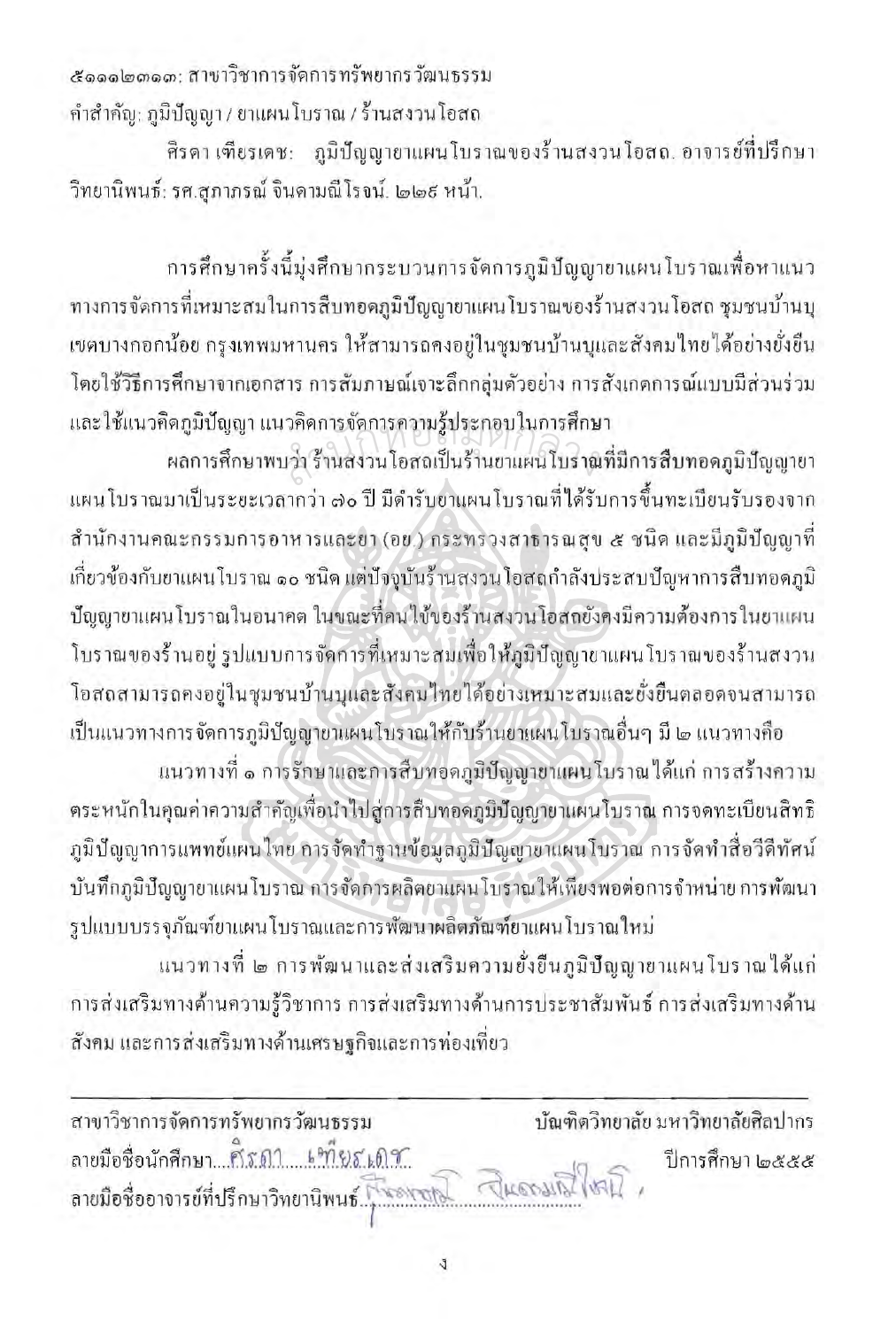## 51112313 MAJOR: CULTURAL RESOURCE MANAGEMENT KEYWORD: WISDOM / TRADITIONAL MEDICINE / SA-NGUAN OSOT

SIRADA THIENDEJ: WISDOM IN TRADITIONAL MEDICINE OF SA-NGUAN OSOT, THESIS ADVISOR: ASSOC. PROF, SUPAPORN JINDAMANEEROJ, 229 pp,

This study is aimed to management of wisdom in traditional medicine for the management of traditional medicine of Sa-nguan Osot Baanbu Community Bangkoknoi District Bangkok for living in Thai society forever by using in documentary, in-depth interview, participant observation,

The result of study shows that Sa-nguan Osot is facing a lack of an inherited knowledge and also traditional medicine knowledge in the near future, however the Sanguan Osot customers need of traditional medicine is still here, Therefore, a proper guide of this issue could be:

1, Showing how important the traditional medicine knowledge are, It can be done by setting up some events and let people getting involved with it or keep doing some campaign may be three times a year, making them realise that the<br>traditional medicine knowledge belong to everyone and we should be proud of it and<br>it is absolutely worth getting it going forever. traditional medicine knowledge belong to everyone and we should be proud of it and it is absolutely worth getting it going forever.

2, Being concern of the product (traditional medicine) itself. Good stock managing of the products should be taken place as well as keep developing and researching these traditional medicine of Sa-nguan Osot Baanbu Community in order to be updated and getting better and better.

Inconclusion, good proper guide leading to the success of keeping this community traditional medicine alived forever,



Program of Cultural R-S0urce Ma ag~ment Graduate School, Silpakorn University Student's signature 3. Injenier, margin 1 mda Manavergiana Thesis Advisor's signature...'